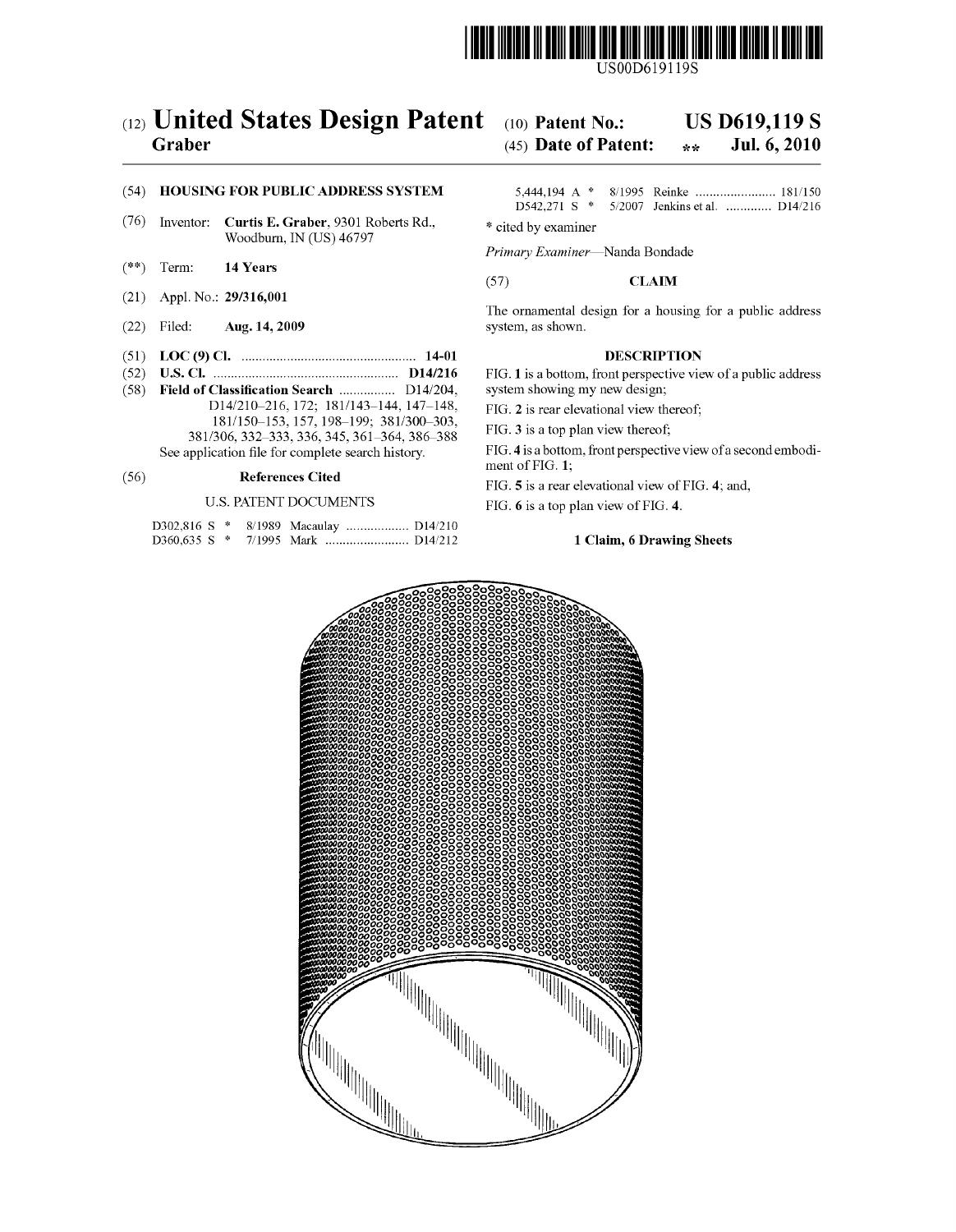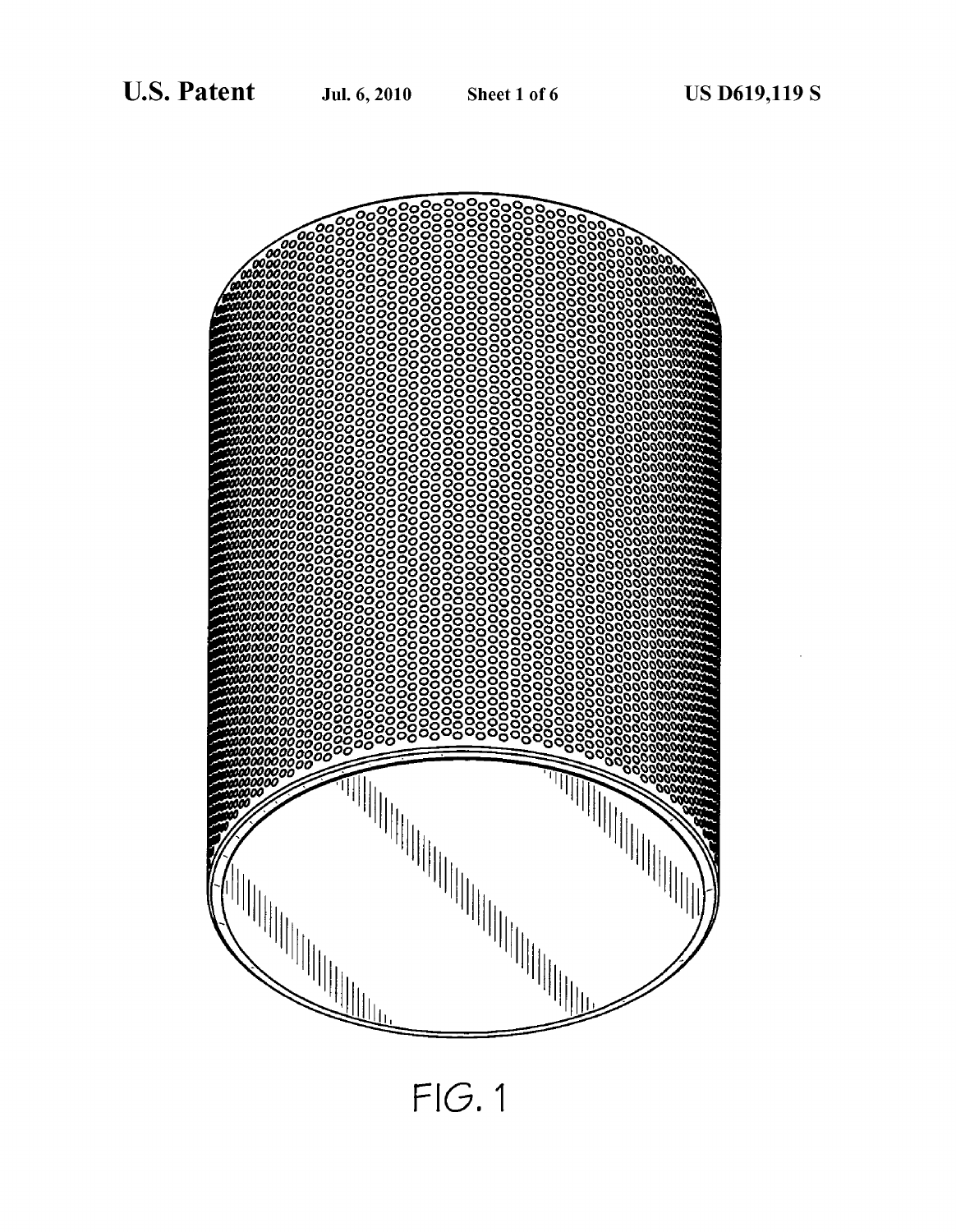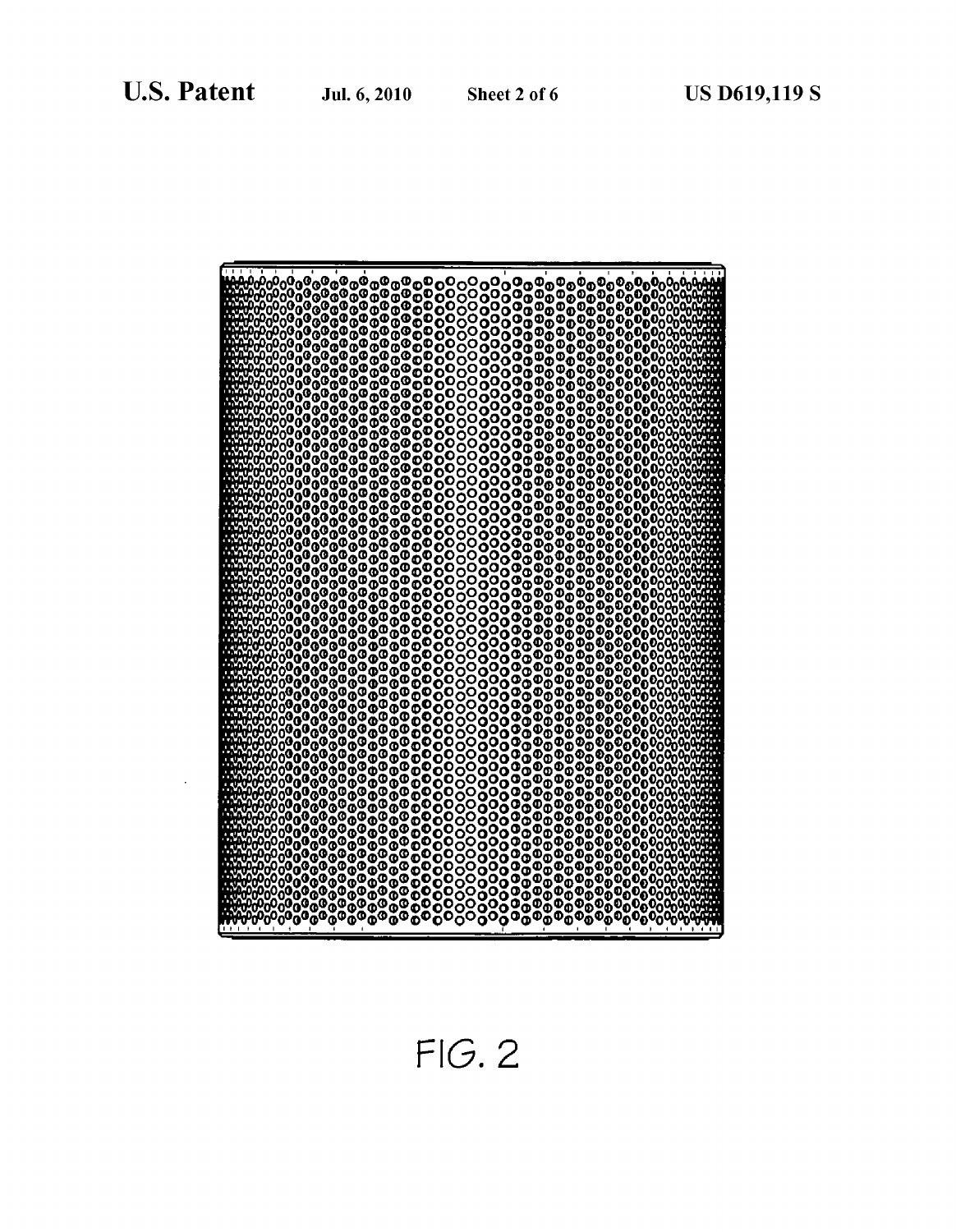

 $FIG. 3$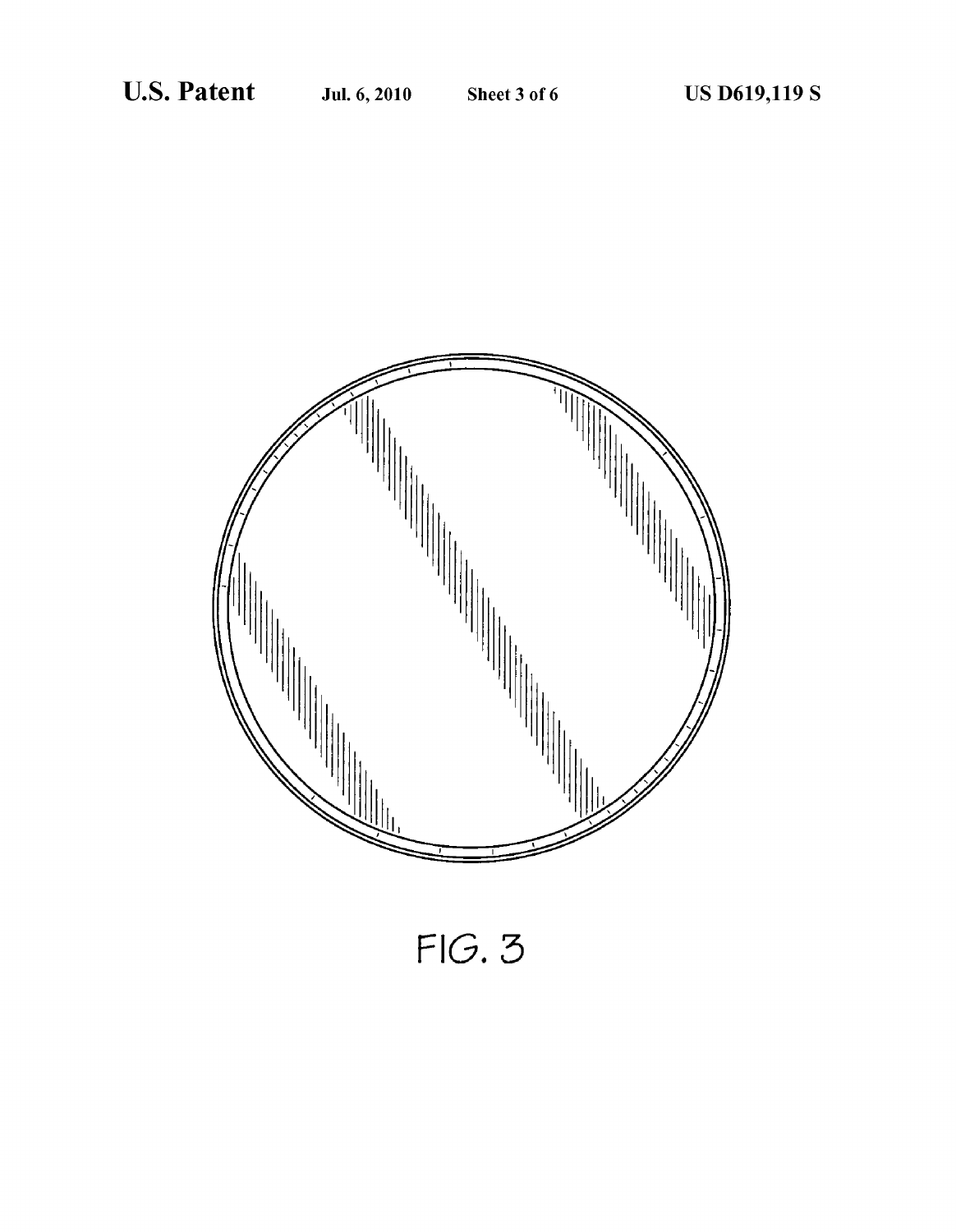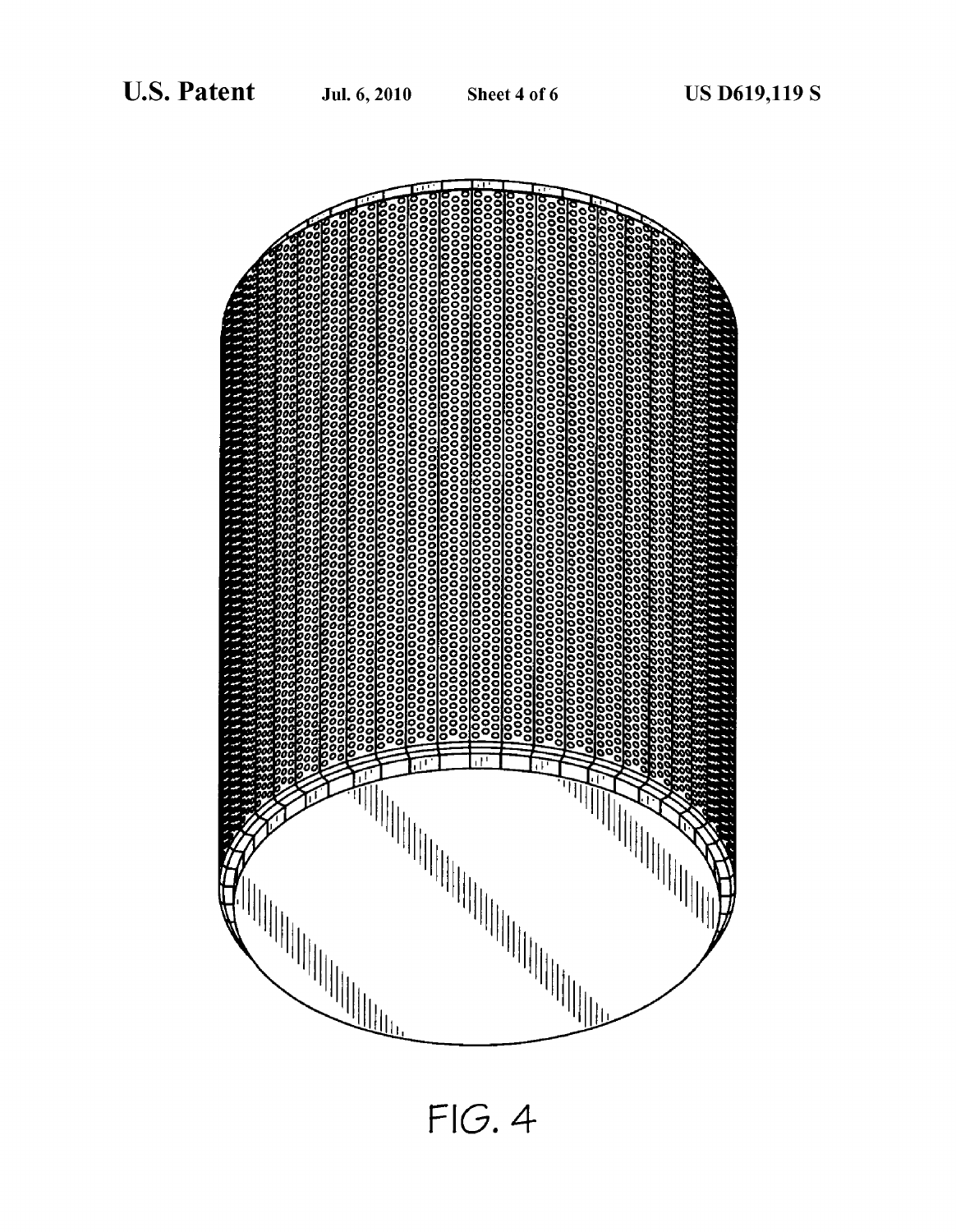|  |                       | 00<br>00<br>888888888888888 |                     | 00000000000000                                             |        |                                                          | 000000000                                         |                                                                                       |   |                  | ,,,,,,,,,,, |   |                                                                                                                                                                                                                                 |        |                   | 0<br>0<br>0<br>0<br>00000 | 0<br>0<br>0        | 000<br>000<br>8999                  | oo |                   |  |  |  |
|--|-----------------------|-----------------------------|---------------------|------------------------------------------------------------|--------|----------------------------------------------------------|---------------------------------------------------|---------------------------------------------------------------------------------------|---|------------------|-------------|---|---------------------------------------------------------------------------------------------------------------------------------------------------------------------------------------------------------------------------------|--------|-------------------|---------------------------|--------------------|-------------------------------------|----|-------------------|--|--|--|
|  | °<br>°                |                             |                     | 。。<br>。。。                                                  |        | $\begin{smallmatrix} 0 \\ 0 \\ 0 \\ 0 \end{smallmatrix}$ |                                                   |                                                                                       |   |                  |             |   |                                                                                                                                                                                                                                 |        |                   |                           | ,,,,,,,<br>Q       |                                     |    |                   |  |  |  |
|  |                       | Ò                           |                     |                                                            |        |                                                          |                                                   |                                                                                       |   |                  |             |   |                                                                                                                                                                                                                                 |        |                   |                           |                    |                                     |    |                   |  |  |  |
|  |                       | $\frac{0}{0}$               |                     | Ō<br>0                                                     |        | ٥<br>о                                                   |                                                   |                                                                                       |   |                  |             |   |                                                                                                                                                                                                                                 |        |                   |                           | c                  | ooo                                 |    |                   |  |  |  |
|  |                       |                             |                     | O                                                          |        | o<br>Ō                                                   |                                                   |                                                                                       |   |                  |             |   |                                                                                                                                                                                                                                 |        |                   | 00000<br>0<br>0<br>0      |                    |                                     |    |                   |  |  |  |
|  | ,,,,,,,,,,,           | 00000                       |                     |                                                            |        | ٥                                                        |                                                   |                                                                                       |   |                  |             |   |                                                                                                                                                                                                                                 |        |                   | O                         | 000<br>000         |                                     |    |                   |  |  |  |
|  |                       |                             |                     |                                                            |        | ٥<br>o                                                   |                                                   |                                                                                       |   |                  |             |   |                                                                                                                                                                                                                                 |        |                   | O                         |                    |                                     |    |                   |  |  |  |
|  | 0<br>0                | 00000                       |                     | c                                                          |        |                                                          | 0000<br>000                                       |                                                                                       |   |                  | 000000000   |   |                                                                                                                                                                                                                                 |        |                   | ,,,,,,,,,<br>0<br>0<br>0  | 0000000<br>0000000 | 00000000000                         |    |                   |  |  |  |
|  | io<br>Co<br>۵         |                             |                     | o<br>٥                                                     |        | 0<br>0<br>0                                              |                                                   |                                                                                       |   |                  |             |   |                                                                                                                                                                                                                                 |        |                   |                           |                    |                                     |    |                   |  |  |  |
|  | ۵<br>Ō                |                             |                     | o<br>a                                                     |        | ٥                                                        | O                                                 |                                                                                       |   |                  |             |   |                                                                                                                                                                                                                                 |        |                   | 8899                      |                    |                                     |    |                   |  |  |  |
|  | Ó<br>b<br>D<br>9<br>D | ¢                           |                     | ٥                                                          |        | ٥<br>Ç                                                   | O                                                 |                                                                                       |   |                  |             |   |                                                                                                                                                                                                                                 |        |                   |                           |                    |                                     | D  |                   |  |  |  |
|  | ő                     | O                           |                     | 。。。。<br>ŏ                                                  |        | O                                                        | $\begin{smallmatrix} 0 \ 0 \ 0 \end{smallmatrix}$ |                                                                                       |   |                  |             |   |                                                                                                                                                                                                                                 |        |                   |                           |                    |                                     |    |                   |  |  |  |
|  |                       | ٥                           |                     | ٥                                                          |        | ٥<br>٥                                                   | Ġ                                                 |                                                                                       |   |                  |             |   |                                                                                                                                                                                                                                 |        |                   | o                         | O                  |                                     |    |                   |  |  |  |
|  |                       | Š                           | 000000000000        | <b>。。。。</b><br>C                                           |        | ٥                                                        | ō                                                 |                                                                                       |   |                  |             |   |                                                                                                                                                                                                                                 |        |                   | 0000<br>o<br>O            | ő                  | 0000000000000000000000000<br>000000 |    | ,,,,,,,,,,,,,,,,, |  |  |  |
|  |                       | 0<br>0<br>0                 |                     | ٥<br>ġ                                                     |        | ٥                                                        | $\frac{0}{0}$                                     |                                                                                       |   |                  |             |   |                                                                                                                                                                                                                                 |        |                   | ŏ<br>$\bf{e}$<br>Ō        | o                  |                                     |    |                   |  |  |  |
|  |                       |                             |                     | ٥<br>٥                                                     |        | $\frac{0}{0}$<br>o                                       |                                                   |                                                                                       |   |                  |             |   |                                                                                                                                                                                                                                 |        |                   | O                         | O<br>o             |                                     |    |                   |  |  |  |
|  |                       |                             |                     | ¢                                                          |        | O                                                        | o                                                 |                                                                                       |   |                  |             |   |                                                                                                                                                                                                                                 |        |                   | 0000<br>¢<br>o            | Q                  |                                     |    |                   |  |  |  |
|  | ğ                     |                             | 00000000<br>8       | $\begin{smallmatrix}0\\0\\0\\0\end{smallmatrix}$<br>Ç<br>¢ |        | ooo                                                      |                                                   |                                                                                       |   |                  |             |   |                                                                                                                                                                                                                                 |        |                   | ŏ<br>0                    | 。<br>。。            |                                     |    |                   |  |  |  |
|  | ٥                     |                             | ă                   | ٥                                                          |        |                                                          | o<br>O                                            |                                                                                       |   |                  |             |   |                                                                                                                                                                                                                                 |        | ,,,,,,,,,,,,,,,,, | ,,,,,,,,,,,,,,,<br>o      | 00000<br>٥         |                                     |    |                   |  |  |  |
|  | ٥                     | ū<br>6                      |                     | ۵<br>٥<br>c                                                |        | о<br>o                                                   | ٥<br>o                                            |                                                                                       |   |                  |             |   |                                                                                                                                                                                                                                 |        |                   | o<br>O                    | ွိ                 |                                     |    |                   |  |  |  |
|  | ğ                     |                             | 00000000<br>0000    | 0000<br>0<br>0                                             |        | ٥                                                        | o                                                 |                                                                                       |   |                  |             |   |                                                                                                                                                                                                                                 |        |                   | 0<br>0<br>0<br>0<br>o     | 。<br>00<br>0<br>ွ  | ٥                                   |    |                   |  |  |  |
|  |                       | 0<br>0<br>0                 |                     | ō                                                          |        | š                                                        | ŏ                                                 |                                                                                       |   |                  |             |   |                                                                                                                                                                                                                                 |        |                   | Ō<br>Ō<br>O               | ٥                  |                                     |    |                   |  |  |  |
|  | Ó                     | O<br>¢                      |                     | о                                                          |        | ۰                                                        | G<br>ō                                            |                                                                                       |   | $\frac{1}{2}$    |             |   |                                                                                                                                                                                                                                 |        |                   | ο                         | o                  |                                     |    |                   |  |  |  |
|  |                       | å                           |                     | 0<br>0<br>0<br>0<br>Q                                      |        | c                                                        | o                                                 |                                                                                       |   |                  |             |   |                                                                                                                                                                                                                                 |        |                   | o<br>о                    | <b>0000</b><br>٥   | O                                   |    |                   |  |  |  |
|  |                       |                             | 00000               | ¢                                                          |        | 0<br>0<br>0                                              | Ō<br>O                                            |                                                                                       |   | $\bullet$        |             |   |                                                                                                                                                                                                                                 |        |                   | 00000<br>0<br>0           | °<br>°             | 00000000000000000                   |    |                   |  |  |  |
|  | ٥                     | ٥                           |                     | o<br>۰                                                     |        | ٥                                                        | o                                                 |                                                                                       |   | 0<br>0           |             |   |                                                                                                                                                                                                                                 |        |                   | ۰                         | c                  |                                     |    |                   |  |  |  |
|  |                       | d                           | 0000000000000<br>နိ | 0                                                          |        | o<br>٥                                                   | o<br>o                                            |                                                                                       |   | o                |             |   |                                                                                                                                                                                                                                 |        | 00000             | ,,,,,,<br>0<br>٥          | ooo                |                                     |    |                   |  |  |  |
|  |                       | ő                           | ٥                   | $\begin{smallmatrix}0\0\0\end{smallmatrix}$<br>00<br>00    |        | ٥                                                        | o                                                 |                                                                                       |   |                  |             |   |                                                                                                                                                                                                                                 |        |                   | o                         | 00000              | ٥<br>٥                              |    |                   |  |  |  |
|  |                       | ٥                           |                     | 0000                                                       |        | Ō<br>٥                                                   | Ō<br>о                                            |                                                                                       |   |                  |             |   |                                                                                                                                                                                                                                 |        |                   |                           | O                  |                                     |    |                   |  |  |  |
|  |                       |                             |                     | O                                                          |        | o<br>ö                                                   | O<br>G                                            |                                                                                       |   | 00000            |             |   |                                                                                                                                                                                                                                 |        | 0000000000        | ,,,,,,,,,,                | C                  | о                                   |    |                   |  |  |  |
|  | 0                     | 0<br>0                      | 0000                | 。<br>。<br>。<br>O                                           |        |                                                          |                                                   |                                                                                       |   | $\ddot{\bullet}$ |             |   |                                                                                                                                                                                                                                 |        |                   | 00000<br>0                | C<br>aaaa          |                                     |    |                   |  |  |  |
|  |                       |                             |                     | 8                                                          |        | 。<br>。<br>。                                              | 9<br>9<br>9                                       |                                                                                       |   |                  |             |   |                                                                                                                                                                                                                                 |        |                   | ¢                         | o<br>O             | ွိ                                  |    |                   |  |  |  |
|  | ٥<br>٥                | 0                           | 0<br>ō              | ٥<br>o                                                     |        | O                                                        |                                                   |                                                                                       |   | 8                |             |   |                                                                                                                                                                                                                                 |        |                   |                           | c<br>d             |                                     |    |                   |  |  |  |
|  |                       |                             |                     | o                                                          |        | co<br>C                                                  | о<br>σ                                            |                                                                                       |   | o                |             |   |                                                                                                                                                                                                                                 |        |                   |                           |                    |                                     |    |                   |  |  |  |
|  |                       |                             |                     | ٥<br>0<br>0<br>٥                                           |        |                                                          | Ō                                                 |                                                                                       |   | å                |             |   | ŏ                                                                                                                                                                                                                               |        |                   |                           | c<br>c             | ő                                   |    |                   |  |  |  |
|  |                       |                             |                     |                                                            | č      |                                                          | a                                                 |                                                                                       |   | O                |             |   | 0,000,000,000,000,000,000,000,000,000,000,000,000,000,000,000,000,000,000,000,000,000,000,000,000,000,000,000,000,000,000,000,000,000,000,000,000,000,000,000,000,000,000,000,000,000,000,000,000,00,00,00,00,00,00,00,00,00,00 |        | ¢                 | 00000000000               | 00000000<br>c      | C                                   |    |                   |  |  |  |
|  |                       |                             |                     | 0<br>0                                                     |        | C                                                        |                                                   | $\begin{smallmatrix} \bullet \bullet \ \bullet \ \bullet \ \bullet \end{smallmatrix}$ |   |                  |             |   | ā                                                                                                                                                                                                                               |        |                   |                           | ٥                  |                                     |    |                   |  |  |  |
|  |                       |                             |                     | ٥                                                          | c<br>C | c<br>۰                                                   | 39<br>30<br>9<br>0<br>O                           |                                                                                       |   | 880<br>°<br>°    |             |   | O                                                                                                                                                                                                                               |        | 9999              | 0<br>0<br>0               | o<br>O             | 0<br>0<br>0                         |    |                   |  |  |  |
|  |                       |                             |                     |                                                            |        |                                                          |                                                   | Ó                                                                                     |   |                  |             |   |                                                                                                                                                                                                                                 |        |                   | ō                         |                    |                                     |    |                   |  |  |  |
|  |                       |                             |                     |                                                            |        |                                                          |                                                   | ٥                                                                                     | Ó | Ô                | ō           | ō | ō                                                                                                                                                                                                                               | ō<br>٥ | Ф                 |                           | o                  |                                     |    |                   |  |  |  |
|  |                       |                             |                     |                                                            |        |                                                          |                                                   |                                                                                       |   |                  |             |   |                                                                                                                                                                                                                                 |        |                   |                           |                    |                                     |    |                   |  |  |  |